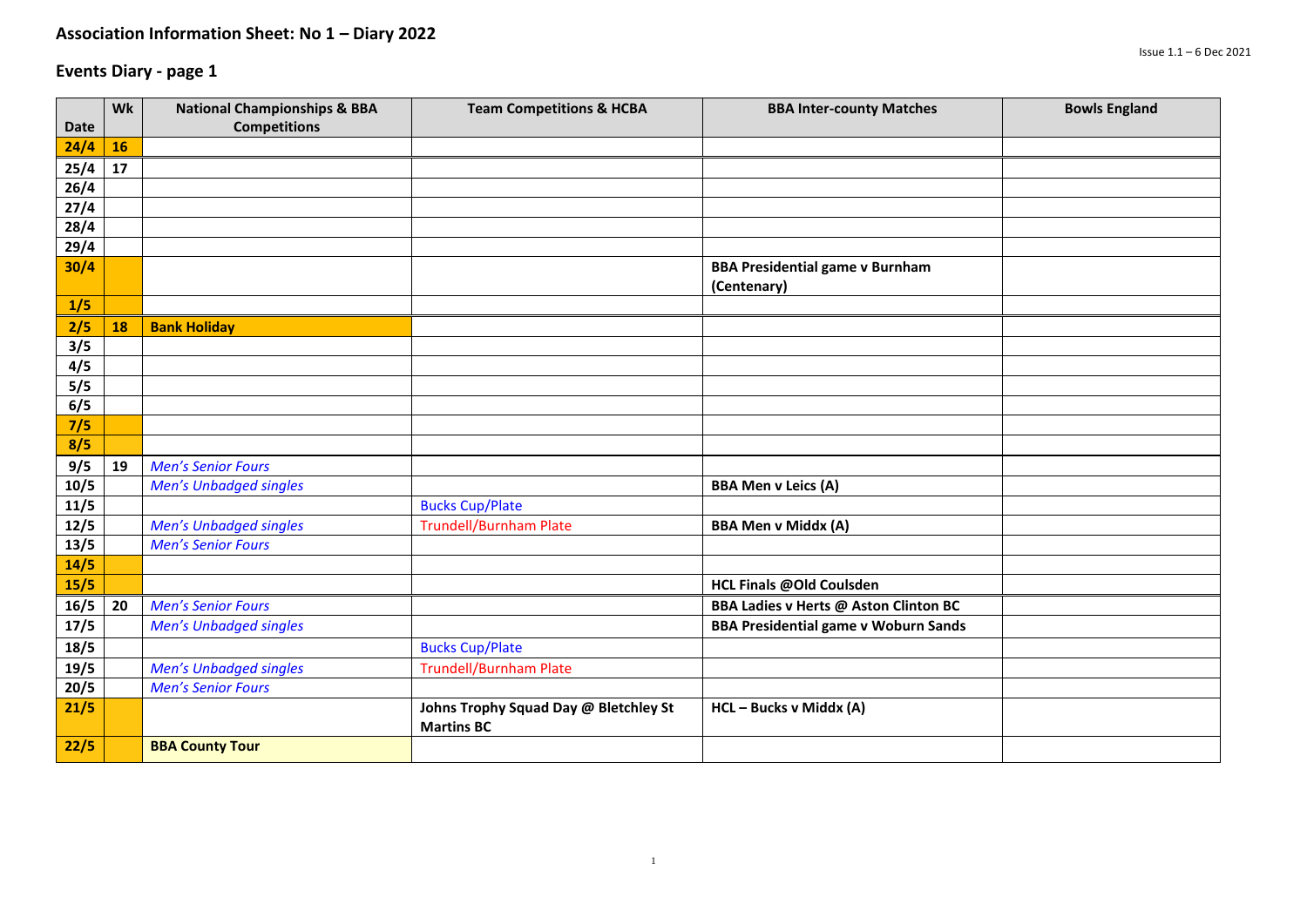| Date | Wk | <b>National Championships &amp; BBA</b> | <b>Team Competitions &amp; HCBA</b> | <b>BBA Inter-county Matches</b>       | <b>Bowls England</b>     |
|------|----|-----------------------------------------|-------------------------------------|---------------------------------------|--------------------------|
|      |    | <b>Competitions</b>                     |                                     |                                       |                          |
| 23/5 | 21 | <b>BBA County Tour</b>                  |                                     |                                       |                          |
| 24/5 |    | <b>BBA County Tour</b>                  |                                     |                                       |                          |
| 25/5 |    | <b>BBA County Tour</b>                  |                                     |                                       |                          |
| 26/5 |    | <b>BBA County Tour</b>                  |                                     |                                       |                          |
| 27/5 |    | <b>BBA County Tour</b>                  |                                     |                                       | <b>Big Bowls Weekend</b> |
| 28/5 |    | <b>BBA County Tour</b>                  |                                     | HCL - Bucks v Kent (H)                | <b>Big Bowls Weekend</b> |
| 29/5 |    |                                         |                                     |                                       | <b>Big Bowls Weekend</b> |
| 30/5 | 22 | <b>Ladies Senior Fours</b>              |                                     |                                       | <b>Big Bowls Weekend</b> |
| 31/5 |    | <b>Ladies Pairs</b>                     |                                     | <b>BBA Men v Hunts @ Olney BC</b>     |                          |
| 1/6  |    | <b>Ladies Senior Fours</b>              | <b>Bucks Cup/Plate</b>              |                                       |                          |
| 2/6  |    | <b>Bank Holiday</b>                     | <b>Trundell/Burnham Plate</b>       |                                       |                          |
| 3/6  |    | <b>Bank Holiday</b>                     |                                     |                                       |                          |
| 4/6  |    |                                         | Johns Trophy -preliminary round     |                                       |                          |
|      |    |                                         | Middleton Cup - preliminary round   |                                       |                          |
| 5/6  |    | Men's Junior Pairs - play by date       |                                     | <b>BBA Presidential game v Denham</b> |                          |
|      |    |                                         |                                     | (Centenary)                           |                          |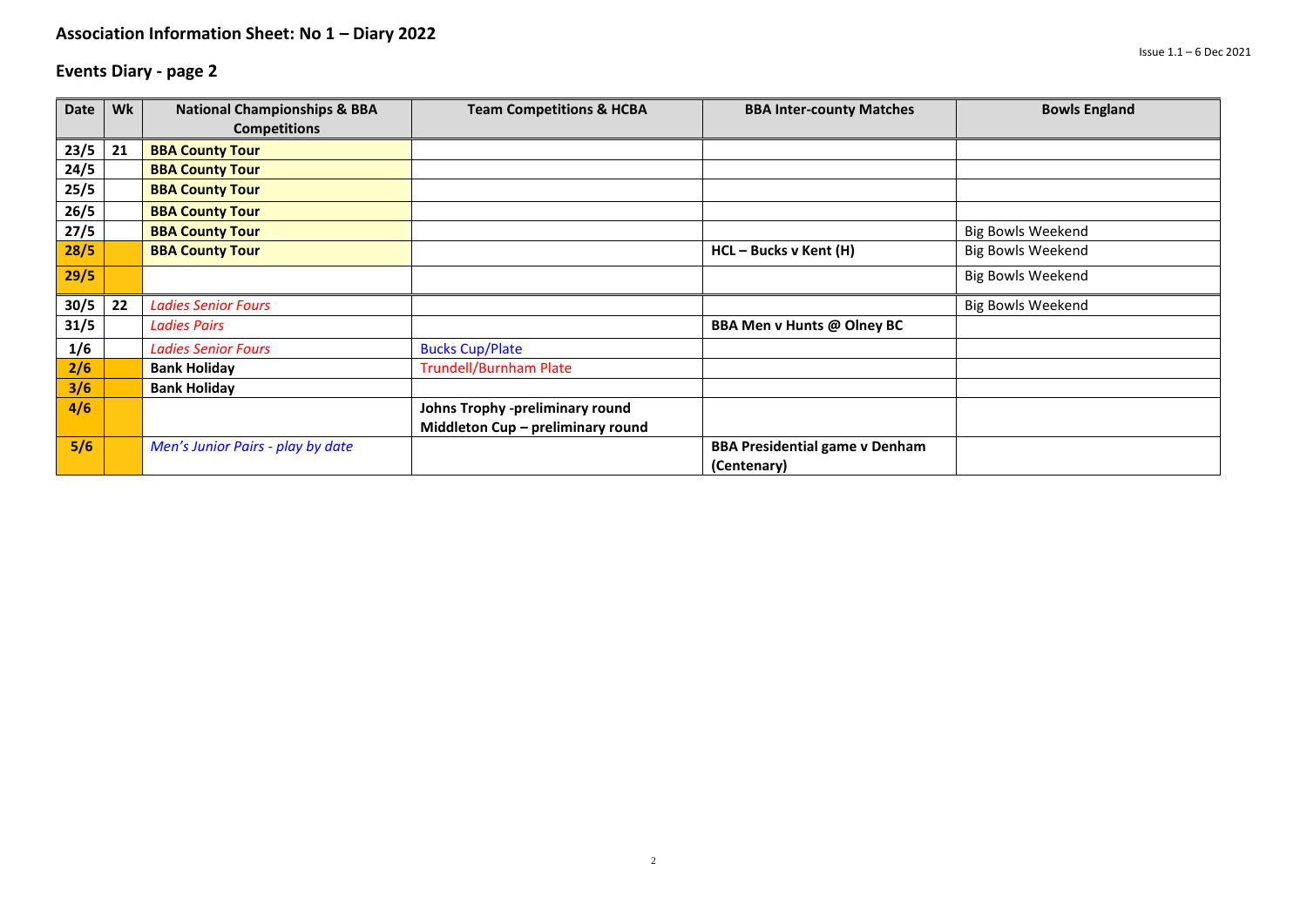| Date   | Wk | <b>National Championships &amp; BBA</b> | <b>Team Competitions &amp; HCBA</b>            | <b>BBA Inter-county Matches</b>          | <b>Bowls England</b> |
|--------|----|-----------------------------------------|------------------------------------------------|------------------------------------------|----------------------|
|        |    | <b>Competitions</b>                     |                                                |                                          |                      |
| 6/6    | 23 | <b>Ladies Senior Fours</b>              |                                                |                                          |                      |
| 7/6    |    | <b>Ladies Pairs</b>                     |                                                |                                          |                      |
| 8/6    |    | <b>Ladies Senior Fours</b>              | <b>Bucks Cup/Plate</b>                         |                                          |                      |
| 9/6    |    |                                         | <b>Trundell/Burnham Plate</b>                  |                                          |                      |
| 10/6   |    |                                         |                                                |                                          |                      |
| $11/6$ |    | Ladies Two Wood Day @ Iver Heath BC     |                                                |                                          |                      |
| $12/6$ |    |                                         | <b>White Rose &amp; Amy Rose preliminary -</b> | <b>BBA Presidential game v Aylesbury</b> |                      |
|        |    |                                         | play by                                        | Town (centenary postponed match)         |                      |
| 13/6   | 24 | <b>Ladies Triples</b>                   |                                                |                                          |                      |
| 14/6   |    | <b>Men's Triples</b>                    |                                                | <b>BBA Ladies v Oxon @ Aylesbury</b>     |                      |
|        |    |                                         |                                                | <b>Town BC</b>                           |                      |
| 15/6   |    |                                         | <b>Bucks Cup/Plate</b>                         |                                          |                      |
| 16/6   |    | <b>Men's Pairs</b>                      | <b>Trundell/ Burnham Plate</b>                 |                                          |                      |
| 17/6   |    | <b>Men's Singles</b>                    |                                                |                                          |                      |
|        |    | <b>Ladies Triples</b>                   |                                                |                                          |                      |
| 18/6   |    |                                         | Johns Trophy $-1st$ round                      |                                          |                      |
|        |    |                                         | Middleton Cup $-1st$ round                     |                                          |                      |
| 19/6   |    | Men's Junior Pairs - play by date       |                                                |                                          |                      |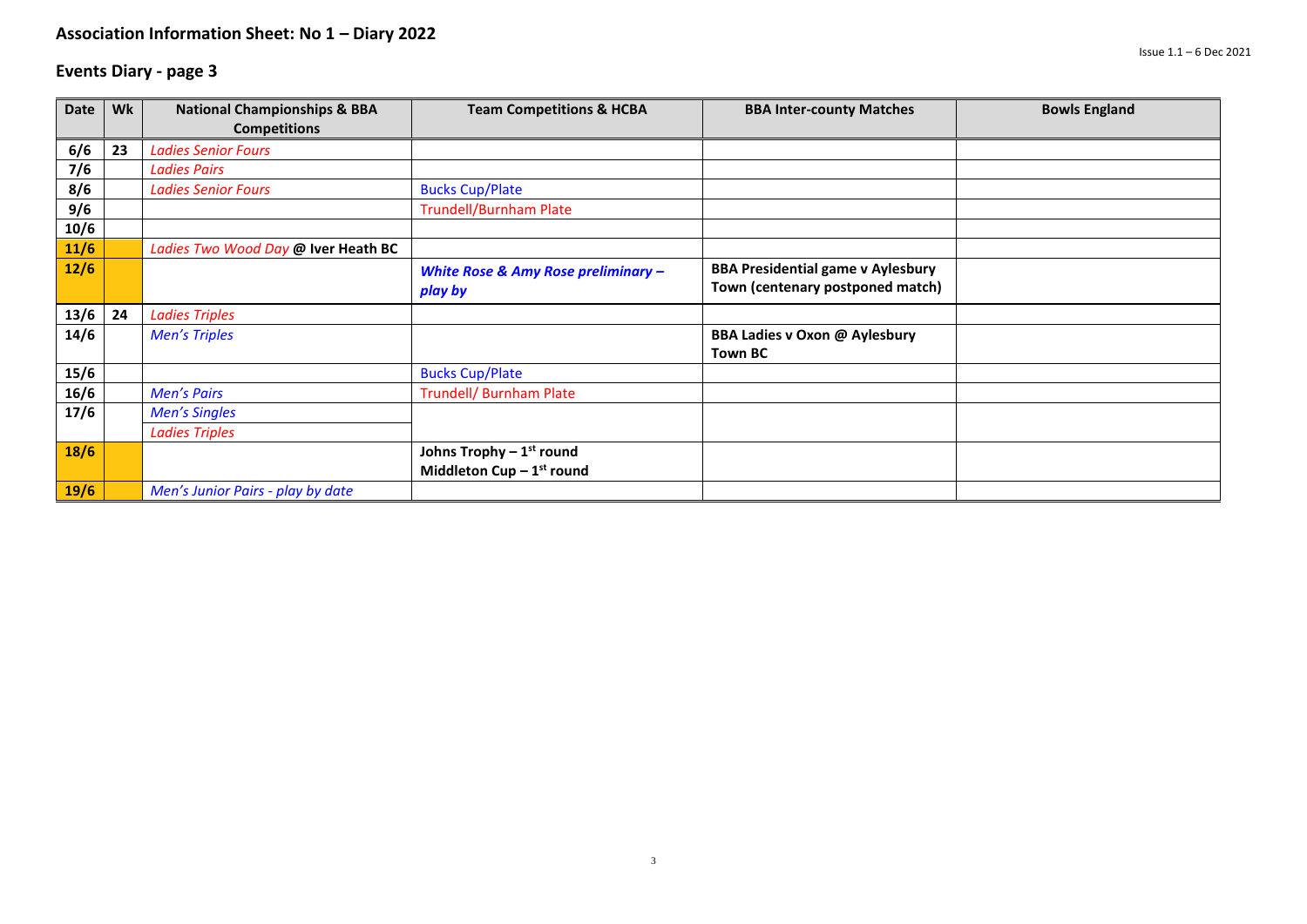| <b>Date</b> | Wk | <b>National Championships &amp; BBA</b><br><b>Competitions</b>                             | <b>Team Competitions &amp; HCBA</b>                                                                    | <b>BBA Inter-county Matches</b>     | <b>Bowls England</b> |
|-------------|----|--------------------------------------------------------------------------------------------|--------------------------------------------------------------------------------------------------------|-------------------------------------|----------------------|
| 20/6        | 25 | <b>Men's Fours</b>                                                                         |                                                                                                        |                                     |                      |
| 21/6        |    | <b>Men's Triples</b>                                                                       |                                                                                                        | <b>BBA Ladies v Beds (A) 1.30pm</b> |                      |
| 22/6        |    | <b>Ladies Triples</b>                                                                      |                                                                                                        |                                     |                      |
| 23/6        |    | <b>Men's Pairs</b>                                                                         | <b>Trundell/ Burnham Plate</b>                                                                         |                                     |                      |
| 24/6        |    | <b>Men's Singles</b>                                                                       |                                                                                                        |                                     |                      |
| 25/6        |    | Mens Two Wood Singles early rounds @<br><b>Newport Pagnell BC and ANO</b>                  | Junior Academy @ Aylesbury Town BC                                                                     |                                     |                      |
| 26/6        |    | Men's Senior Fours S/F and Final<br>Ladies Senior Fours S/F & Final<br>@ Gerrards Cross BC | <b>Balcomb &amp; Walker preliminary - play by</b><br>White Rose & Amy Rose $1^{st}$ round – play<br>by |                                     |                      |
| 27/6        | 26 | <b>Men's Fours</b><br><b>Ladies Fours</b>                                                  |                                                                                                        |                                     |                      |
| 28/6        |    | <b>Men's Triples</b>                                                                       |                                                                                                        | BBA Men v Beds @ Aston Clinton BC   |                      |
| 29/6        |    |                                                                                            | Ray Keen Association League                                                                            |                                     |                      |
| 30/6        |    | <b>Men's Pairs</b><br><b>Ladies Fours</b>                                                  |                                                                                                        |                                     |                      |
| 1/7         |    | <b>Men's Singles</b>                                                                       |                                                                                                        | <b>BBA Ladies v Berks (A)</b>       |                      |
| 2/7         |    |                                                                                            | Trundell/Burnham Plate Q/F                                                                             | HCL - Bucks v Hants (A)             |                      |
| 3/7         |    | Ladies Triples Quarter Finals @<br><b>Amersham BC</b>                                      | <b>White Rose &amp; Amy Rose regional final</b>                                                        |                                     |                      |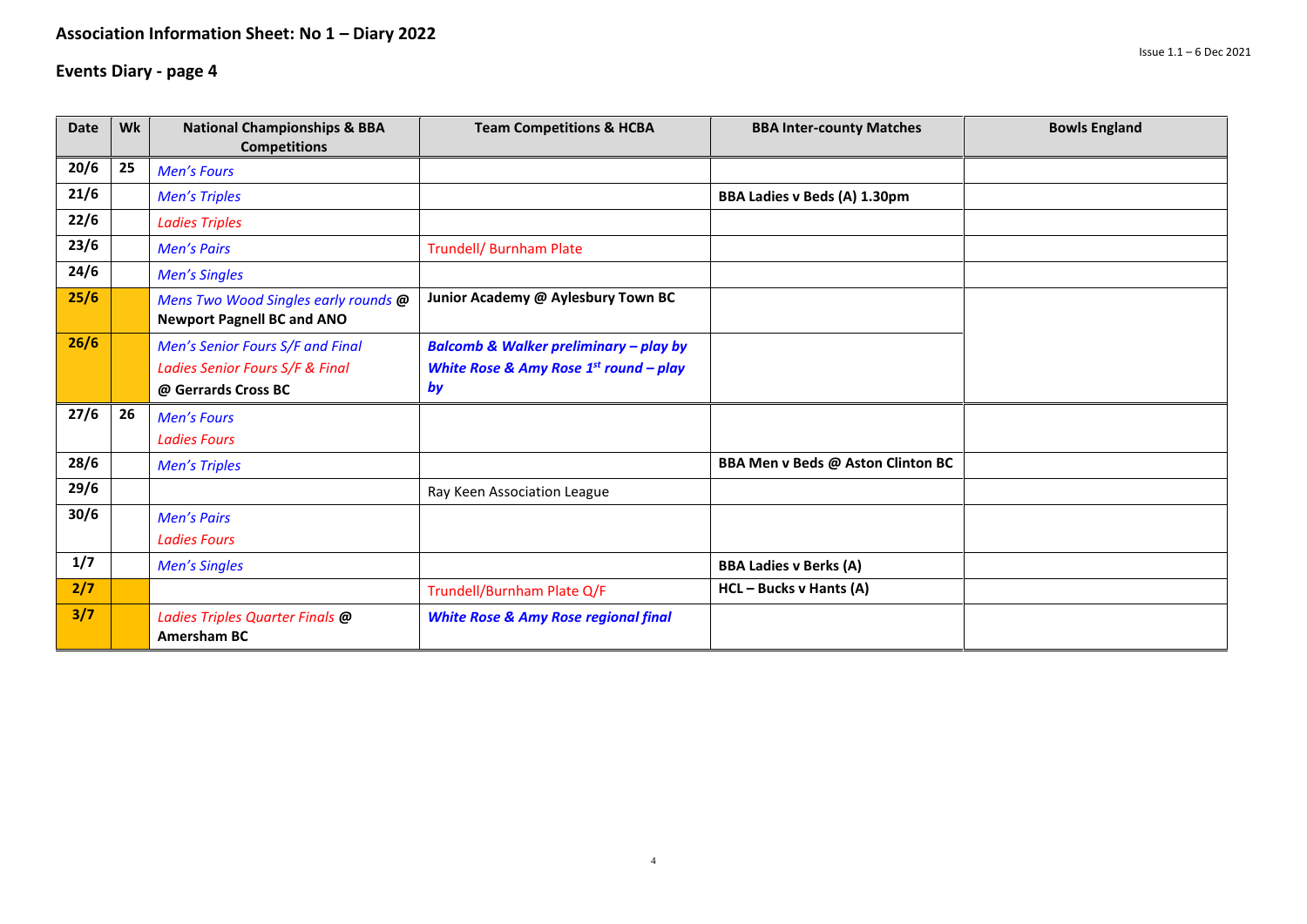| Date   | Wk | <b>National Championships &amp; BBA</b><br><b>Competitions</b> | <b>Team Competitions &amp; HCBA</b>                                           | <b>BBA Inter-county Matches</b>      | <b>Bowls England</b> |
|--------|----|----------------------------------------------------------------|-------------------------------------------------------------------------------|--------------------------------------|----------------------|
| 4/7    | 27 | <b>Men's Fours</b>                                             |                                                                               |                                      |                      |
|        |    | <b>Ladies Singles Preliminary Round</b>                        |                                                                               |                                      |                      |
| 5/7    |    | <b>Men's Triples</b>                                           |                                                                               | <b>BBA Men v Surrey @ Burnham BC</b> |                      |
|        |    | <b>Ladies Fours</b>                                            |                                                                               |                                      |                      |
| 6/7    |    |                                                                | Ray Keen Association League                                                   |                                      |                      |
| 7/7    |    | <b>Men's Pairs</b>                                             |                                                                               | <b>BBA Men v Hants (A)</b>           |                      |
| 8/7    |    | <b>Men's Singles</b>                                           |                                                                               |                                      |                      |
|        |    | <b>Ladies Singles</b>                                          |                                                                               |                                      |                      |
| 9/7    |    |                                                                | Johns Trophy - 2 <sup>nd</sup> round<br>Middleton Cup - 2 <sup>nd</sup> round |                                      |                      |
| $10/7$ |    | Ladies Pairs Quarter Finals @ Iver Heath<br><b>BC</b>          | <b>Balcomb &amp; Walker 1st round - play by</b>                               |                                      |                      |
| 11/7   | 28 | Men's Fours Quarter finals @ Gerrards                          |                                                                               |                                      |                      |
|        |    | <b>Cross BC</b>                                                |                                                                               |                                      |                      |
|        |    | <b>Ladies Singles</b>                                          |                                                                               |                                      |                      |
| 12/7   |    | Men's Triples Quarter finals @ Hazells BC                      |                                                                               |                                      |                      |
| 13/7   |    |                                                                | Ray Keen Association League                                                   |                                      |                      |
| 14/7   |    | Men's Pairs Quarter Finals @ Bletchley                         |                                                                               |                                      |                      |
|        |    | <b>Town BC</b>                                                 |                                                                               |                                      |                      |
|        |    | <b>Ladies Singles</b>                                          |                                                                               |                                      |                      |
| 15/7   |    | <b>Men's Singles Quarter Finals</b>                            |                                                                               | <b>BBA Ladies v Northants (A)</b>    |                      |
|        |    | Men's Unbadged Singles S/F@ Bletchley<br><b>St Martins BC</b>  |                                                                               |                                      |                      |
| 16/7   |    |                                                                |                                                                               | <b>HCL Finals</b>                    |                      |
| $17/7$ |    | Men's U25 Singles                                              |                                                                               |                                      |                      |
|        |    | Men's Junior Pairs - play by date                              | <b>Balcomb &amp; Walker regional finals</b>                                   |                                      |                      |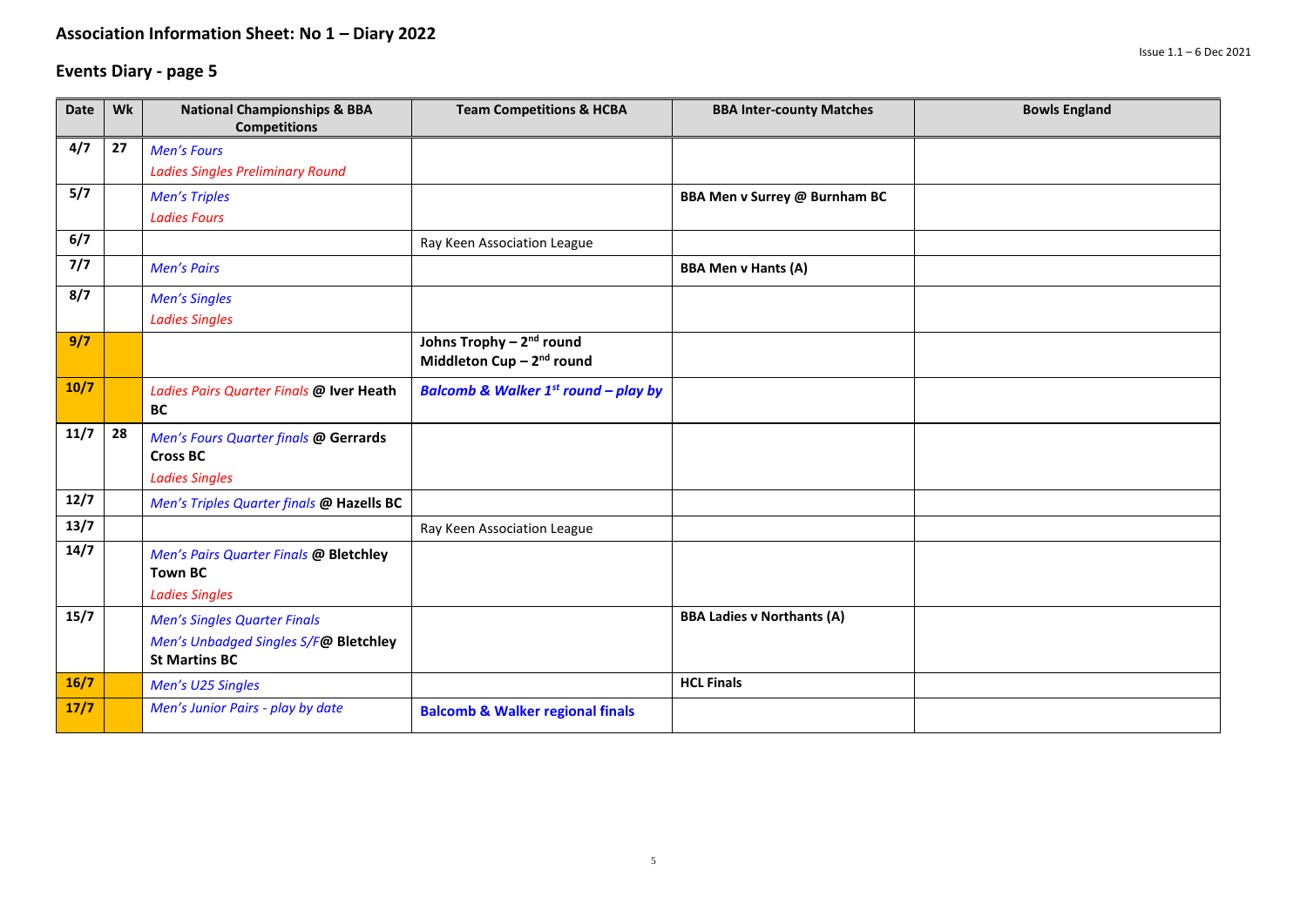| <b>Date</b> | Wk | <b>National Championships &amp; BBA</b> | <b>Team Competitions &amp; HCBA</b>                                               | <b>Inter-county Matches</b>          | <b>Bowls England</b>                   |
|-------------|----|-----------------------------------------|-----------------------------------------------------------------------------------|--------------------------------------|----------------------------------------|
|             |    | <b>Competitions</b>                     |                                                                                   |                                      |                                        |
| 18/7        | 29 | Men's Fours Semi Finals & Ladies Fours  |                                                                                   |                                      |                                        |
|             |    | S/F @ Gerrards Cross BC                 |                                                                                   |                                      |                                        |
| 19/7        |    | Men's Triples Semi Finals & Ladies      |                                                                                   | BBA Men v Essex @ Waddesdon BC       |                                        |
|             |    | Triples S/F @ Hazells BC                |                                                                                   |                                      |                                        |
| 20/7        |    |                                         | Ray Keen Association League                                                       |                                      |                                        |
| 21/7        |    | Men's Pairs Semi Finals & Ladies Pairs  |                                                                                   |                                      |                                        |
|             |    | S/F @ Bletchley Town BC                 |                                                                                   |                                      |                                        |
| 22/7        |    | Men's Singles Semi Finals & Ladies      |                                                                                   |                                      |                                        |
|             |    | Singles S/F @ Chesham BC                |                                                                                   |                                      |                                        |
| 23/7        |    |                                         | Trundell/ Burnham Plate S/F @                                                     |                                      | Johns Trophy Q/F                       |
|             |    |                                         | <b>Waddesdon BC</b>                                                               |                                      | Middleton Cup Q/F                      |
| 24/7        |    |                                         | <b>Bucks Cup/Plate Quarter finals</b>                                             |                                      |                                        |
| 25/7        | 30 |                                         |                                                                                   |                                      |                                        |
| 26/7        |    |                                         |                                                                                   | BBA Men v Warks @ Stony Stratford BC |                                        |
| 27/7        |    |                                         | Ray Keen Association League                                                       |                                      |                                        |
| 28/7        |    |                                         |                                                                                   | <b>BBA Men v Wilts (A)</b>           |                                        |
| 29/7        |    |                                         |                                                                                   |                                      | <b>Commonwealth Games bowls (until</b> |
| 30/7        |    |                                         |                                                                                   |                                      | 6/8)                                   |
| 31/7        |    |                                         | Bucks Cup/Plate S/Finals @ Hazells,<br>Olney, Chesham and Waddesdon<br><b>BCs</b> |                                      |                                        |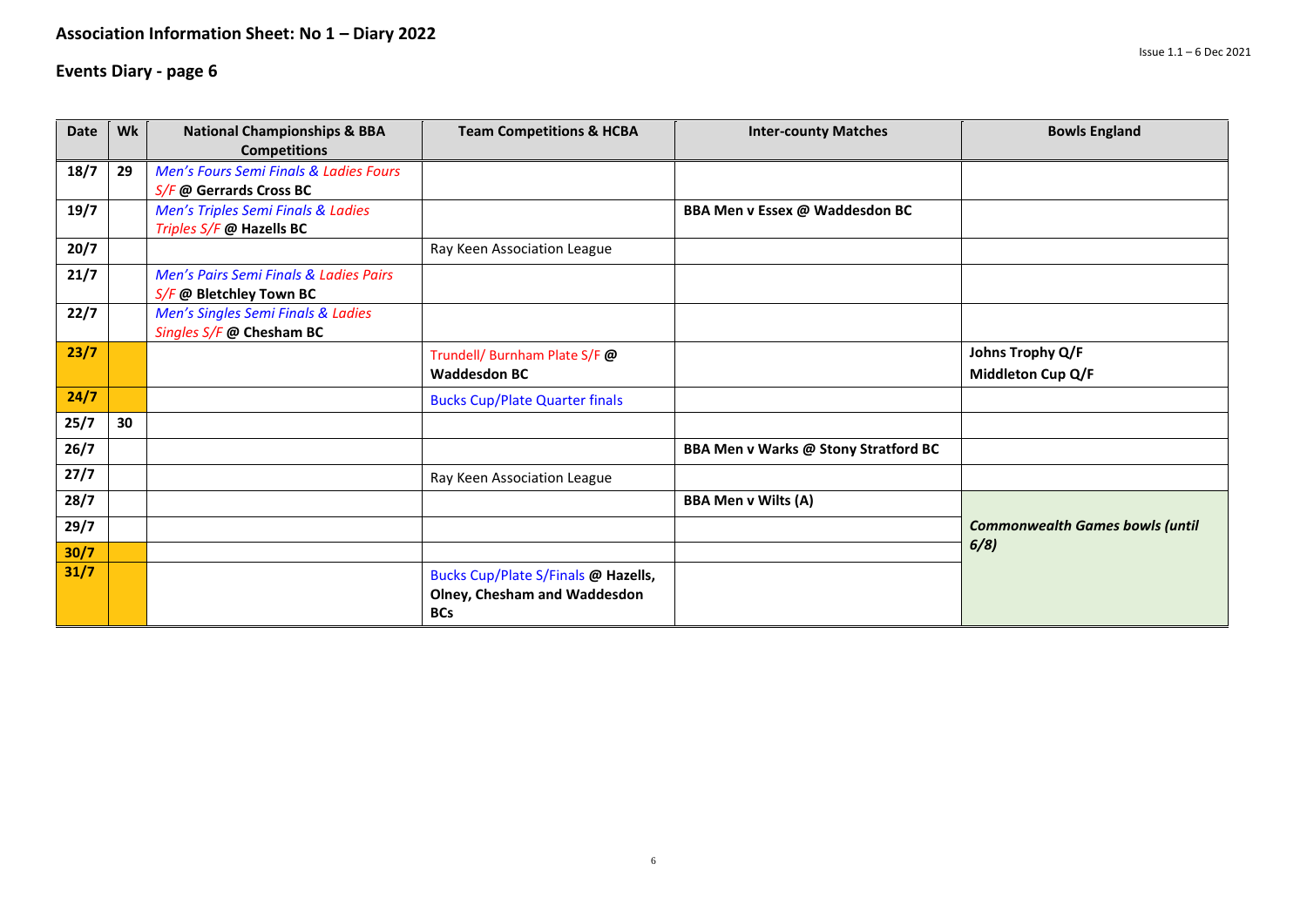| <b>Date</b> | Wk | <b>National Championships &amp; BBA</b><br><b>Competitions</b>  | <b>Team Competitions &amp; HCBA</b>                      | <b>Inter-county Matches</b>                                   | <b>Bowls England</b>            |
|-------------|----|-----------------------------------------------------------------|----------------------------------------------------------|---------------------------------------------------------------|---------------------------------|
| 1/8         | 31 |                                                                 |                                                          |                                                               |                                 |
| 2/8         |    |                                                                 |                                                          |                                                               |                                 |
| 3/8         |    |                                                                 | Ray Keen Association League                              |                                                               |                                 |
| 4/8         |    |                                                                 |                                                          |                                                               | <b>Commonwealth Games bowls</b> |
| 5/8         |    |                                                                 |                                                          |                                                               |                                 |
| 6/8         |    | <b>COUNTY FINALS @ Chesham BC</b>                               |                                                          |                                                               |                                 |
| 7/8         |    | <b>COUNTY FINALS @ Chesham BC</b>                               |                                                          |                                                               |                                 |
| 8/8         | 32 | Win Evett Pairs early rounds @<br><b>Buckingham West End BC</b> |                                                          |                                                               | Last date to submit names to BE |
| 9/8         |    |                                                                 |                                                          | <b>BBA Men v Norfolk (A)</b><br><b>BBA Ladies v Middx (A)</b> |                                 |
| 10/8        |    |                                                                 | Ray Keen Association League                              |                                                               |                                 |
| 11/8        |    |                                                                 |                                                          | BBA Men v Herts @ High Wycombe BC                             |                                 |
| 12/8        |    | Ladies Benevolent Triples @<br><b>Buckingham West End BC</b>    |                                                          |                                                               |                                 |
| 13/8        |    |                                                                 |                                                          |                                                               |                                 |
| 14/8        |    |                                                                 | <b>Bucks Cup/Plate Finals</b>                            |                                                               |                                 |
|             |    |                                                                 | Trundell/ Burnham Plate Finals @ Iver<br><b>Heath BC</b> |                                                               |                                 |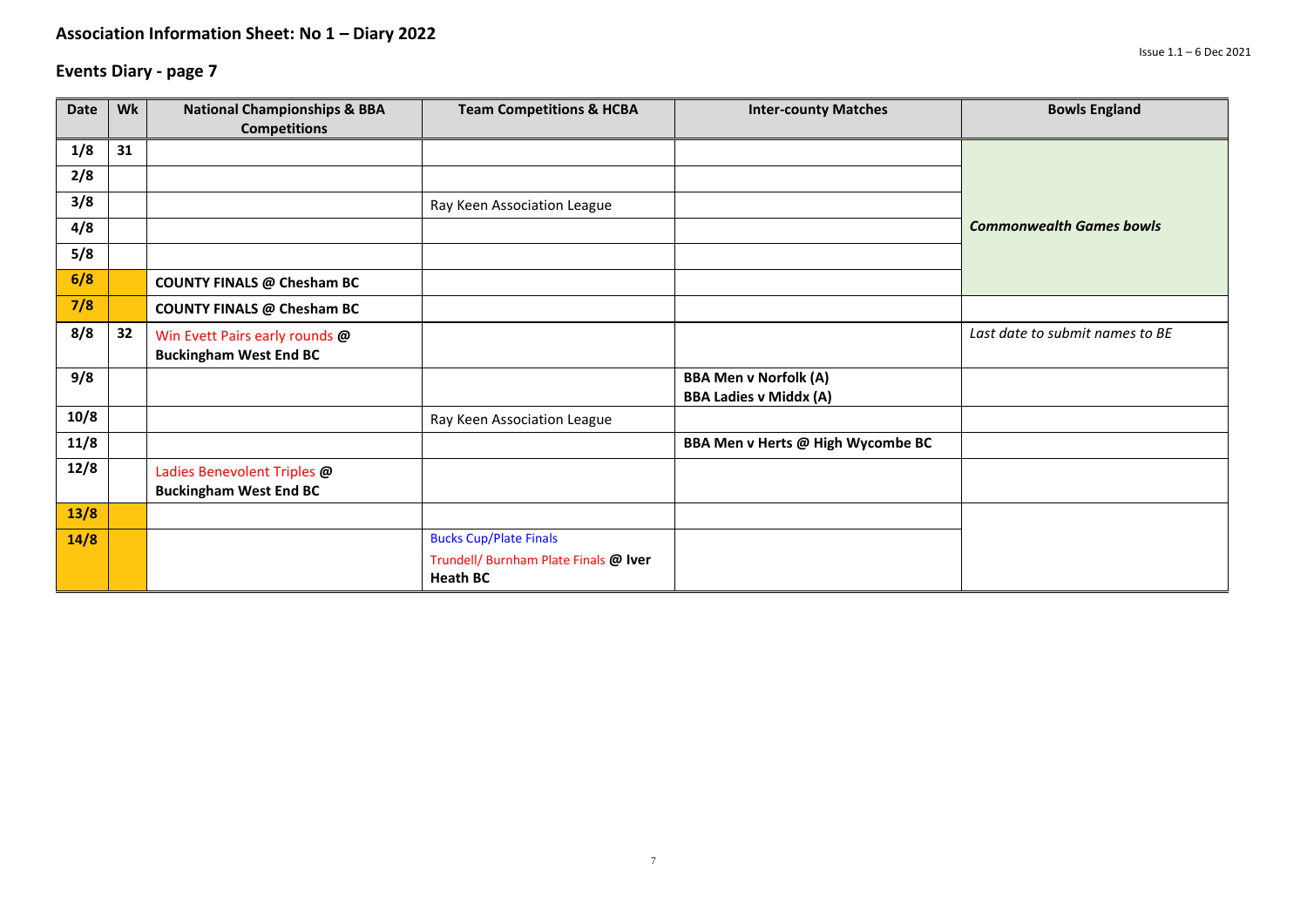| Date         | Wk | <b>National Championships &amp; BBA</b><br><b>Competitions</b>      | <b>Team Competitions &amp; HCBA</b> | <b>Inter-county Matches</b>                                      | <b>Bowls England</b>                     |
|--------------|----|---------------------------------------------------------------------|-------------------------------------|------------------------------------------------------------------|------------------------------------------|
| 15/8         | 33 | Win Evett Pairs S/F & Final @ Stony<br><b>Stratford BC</b>          |                                     |                                                                  |                                          |
| 16/8         |    |                                                                     |                                     | <b>BBA Men v Oxon (A)</b><br>BBA Ladies v Surrey @ Iver Heath BC |                                          |
| 17/8         |    |                                                                     | Ray Keen Association League         |                                                                  |                                          |
| 18/8         |    |                                                                     |                                     |                                                                  |                                          |
| 19/8         |    | Ladies Benevolent triples S/F & Final @<br><b>Bletchley Town BC</b> |                                     |                                                                  |                                          |
| 20/8         |    |                                                                     |                                     |                                                                  |                                          |
| 21/8         |    |                                                                     |                                     |                                                                  |                                          |
| 22/8         | 34 |                                                                     |                                     | <b>BBA Ladies v Warks (A)</b>                                    |                                          |
| 23/8         |    |                                                                     |                                     | <b>BBA Men v Northants (A)</b>                                   |                                          |
| 24/8         |    |                                                                     | Ray Keen Association League         |                                                                  |                                          |
| 25/8         |    |                                                                     |                                     |                                                                  |                                          |
| 26/8         |    |                                                                     |                                     |                                                                  |                                          |
| 27/8         |    |                                                                     |                                     |                                                                  |                                          |
| 28/8<br>29/8 | 35 | <b>Bank Holiday</b>                                                 |                                     |                                                                  |                                          |
| 30/8         |    |                                                                     |                                     |                                                                  | <b>National Championships Leamington</b> |
| 31/8         |    |                                                                     | Ray Keen Association League         |                                                                  | (until 11/9)                             |
| 1/9          |    |                                                                     |                                     |                                                                  |                                          |
| 2/9          |    |                                                                     |                                     |                                                                  |                                          |
| 3/9          |    |                                                                     |                                     |                                                                  |                                          |
| 4/9          |    |                                                                     |                                     |                                                                  |                                          |